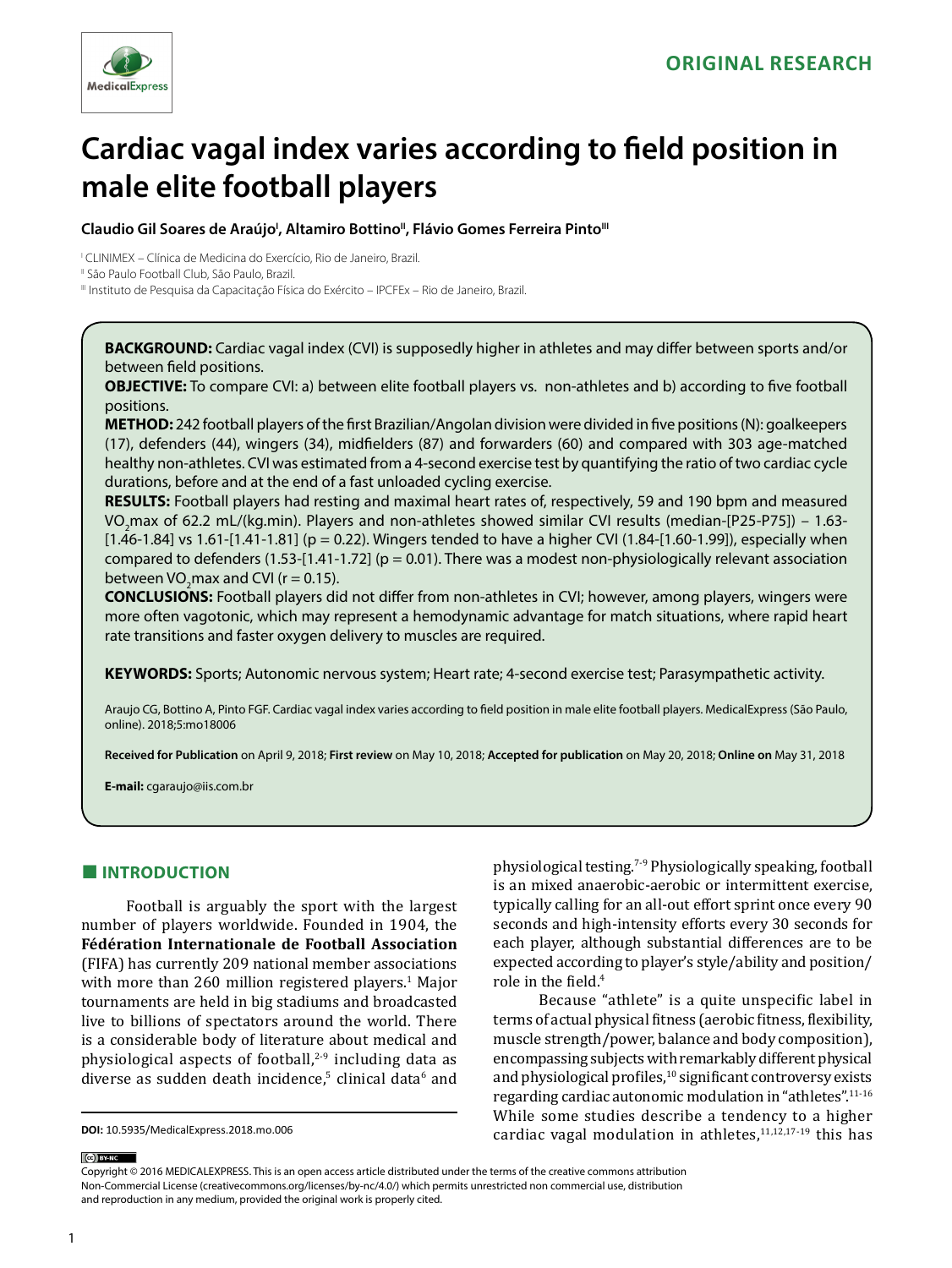not been uniformly confirmed by others;13-15 indeed, this controversy is not surprising, as it is possible that distinct moments of testing along the competitive season and, most importantly, differences between sport modalities or specializations within the same modality, could be the reason for these discrepancies.<sup>12,20</sup>

Within this context, a protocol for routine preparticipation screening of elite athletes repeated in several consecutive years would provide a unique opportunity to study the behavior of some of these variables. An ideal scenario would be to have all athletes uniformly assessed at the same pre-season time, when more comparable information regarding physiology, morphology and clinical data could be collected. More specifically, as previously suggested by researchers<sup>4</sup> and noted by specialized sport news reporters, $^{21}$  it is probable that among elite football players , the wingers are the ones presenting physiological advantages, which may include a higher cardiac vagal index (CVI).

The objectives of this study were: a) to compare CVI between male National (Brazil and Angola) elite football players and non-athletes, b) to evaluate if CVI differs according to football's field position; c) to assess the relationship between CVI with some other major physiological variables in football players and d) to assess CVI's two-year stability in football players.

### **■ MATERIALS AND METHODS**

**Participants.** From 2005 to 2014, 278 adult male elite football players from two teams of Football National First Division of Brazil (Botafogo) and Angola (Santos) visited, at the request of the teams' physicians, our Sports & Exercise Medicine Center for a comprehensive pre-season medical-functional evaluation comprising: clinical examination, resting electrocardiogram (ECG) & spirometry, kinanthropometric evaluation (somatotyping, flexibility and muscle strength/power) and maximal treadmill cardiopulmonary exercise testing (CPET), under ECG monitoring. All athletes were regularly competing at national and international levels, including some FIFA World Cup participants. All participants of the study read and signed an informed consent form and agreed to participate in the evaluation protocol and in having their data used for scientific purposes. The research protocol follows national and international standards and regulations and was approved by the institutional ethics committee (case # 0166.0.000.399-11).

We included 242 (205 Brazilians and 37 Angolans) players who successfully completed a maximal CPET and a CVI evaluation, during a single visit to our facility: this represents the test sample of the study (table 1). A control sample was obtained from 303 age-matched male healthy non-athlete subjects (HS) evaluated at the same Medical Centre for routine check-ups and/or exercise prescription advice.<sup>22</sup> Data collection was carried out by five sports & exercise medicine's physicians along the 10-year period of the study.

In order to evaluate potential CVI differences related to field positions, players were classified as: goalkeepers (n  $= 17$ ), defenders (n = 44), wing-back or wingers (n = 34), midfielders ( $n = 87$ ) and forwarders ( $n = 60$ ). For the main data analysis, each player was entered just once; however, in order to study the stability of CVI measurements separated by a one-year interval, data obtained from 81 players were compared.

**The 4-second exercise test (cardiac vagal assessment)**. A 4-second exercise test (4sET) was performed to quantify the magnitude of heart rate (HR) increase induced by cardiac vagal withdrawal at very beginning of exercise (first four seconds). Initially proposed in 1989, $^{12}$  the 4sET consists of cycling against no added resistance from the fifth to the ninth second of a 12-second bout of apnea at total lung capacity. Four consecutive verbal commands were given at each 4-s intervals: (1) inspire as deep and as quickly as possible through the mouth; (2) cycle as fast as possible; (3) stop cycling; (4) breathe naturally. The 4sET has been validated by dual pharmacologic blockade for the assessment of cardiac vagal withdrawal at the onset of exercise<sup>23,24</sup> and has been shown to be highly reliable as assessed by intraclass correlation

| <b>Variables</b>          | <b>All Group</b> | <b>Goalkeepers</b> | <b>Defenders</b> | <b>Wingers</b>  | <b>Midfielders</b> | <b>Forwarders</b> |
|---------------------------|------------------|--------------------|------------------|-----------------|--------------------|-------------------|
| N                         | 242              | 17                 | 44               | 34              | 87                 | 60                |
| Age (years)               | $23.8 \pm 4.2$   | $23.1 \pm 5.3$     | $23.4 \pm 3.5$   | $24.9 \pm 3.8$  | $23.5 \pm 4.1$     | $24.3 \pm 4.6$    |
| Height (cm)               | $178.6 \pm 6.5$  | $187.5 \pm 3.7$    | $182.8 \pm 3.9$  | $174.3 \pm 4.4$ | $176.2 \pm 6.1$    | $178.8 \pm 6.0$   |
| Weight (kg)               | $75.7 \pm 8.0$   | $83.8 \pm 5.0$     | $79.2 \pm 6.1$   | $71.6 \pm 6.5$  | $73.3 \pm 7.8$     | $76.4 \pm 8.1$    |
| HR resting (bpm)          | $59.1 \pm 9.3$   | $66.7 \pm 12.9$    | $59.9 \pm 7.9$   | $55.7 \pm 7.8$  | $59.1 \pm 9.7$     | $58.3 \pm 8.1$    |
| HR max (bpm)              | $190.2 \pm 9.7$  | $191.7 \pm 8.1$    | $191.6 \pm 8.2$  | $187.8 \pm 8.1$ | $190.4 \pm 10.6$   | $189.8 \pm 10.4$  |
| $VOs$ max (mL.kg-1.min-1) | $62.2 \pm 6.5$   | $58.6 \pm 6.4$     | $60.2 \pm 5.3$   | $65.3 \pm 6.1$  | $62.8 \pm 6.4$     | $62.2 \pm 6.8$    |

**Table 1.** Main characteristics of the 242 male elite football players - all group - and by 5 field positions.

\* results are expressed as mean ± standard deviation.

HR - heart rate; VO<sub>2</sub>max – maximum oxygen uptake measured during a cardiopulmonary exercise testing.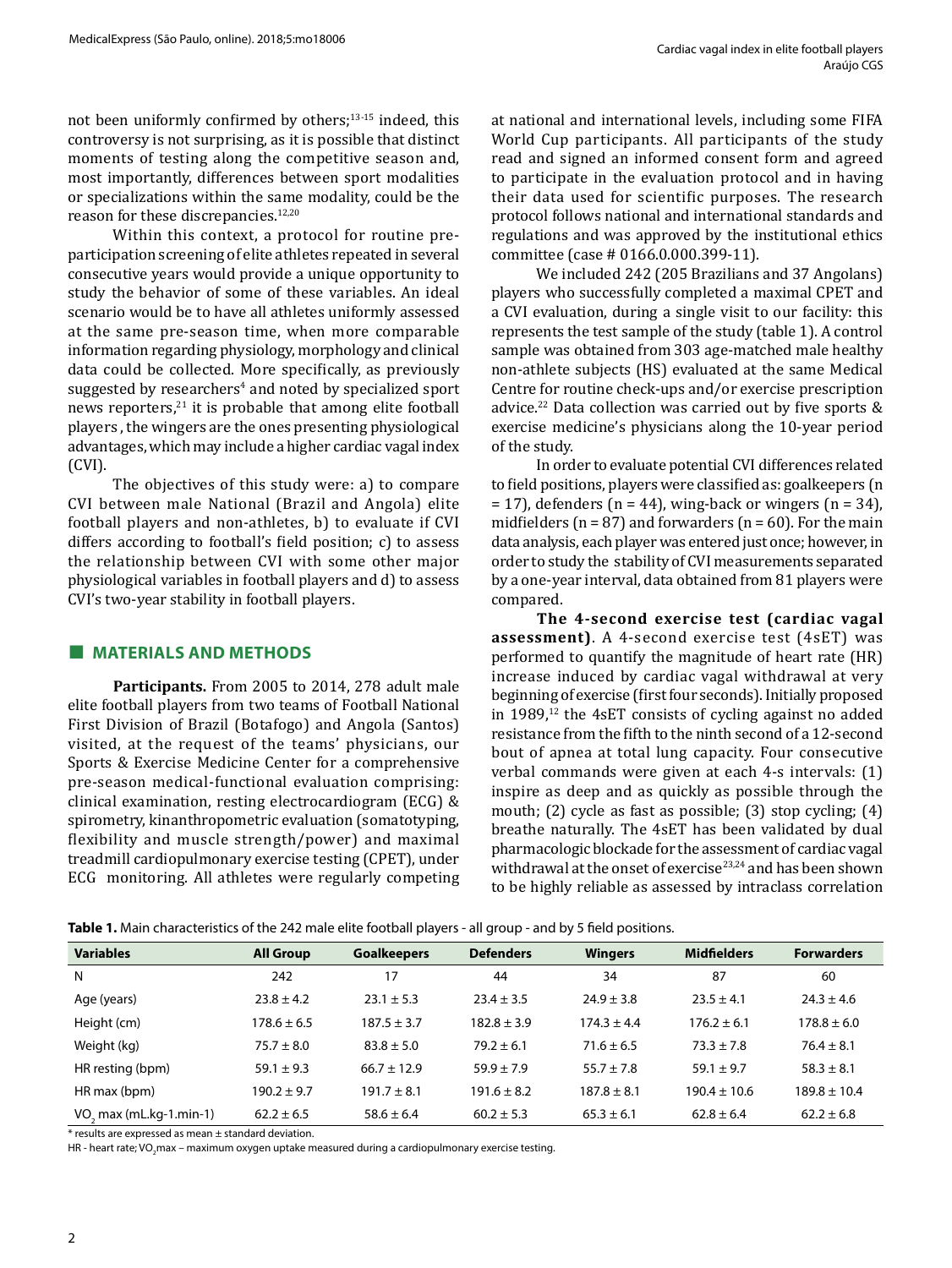coefficients from 0.77 to 0.92 in intra- and inter-days studies.<sup>25</sup> It is worth noting that since the validation of the 4sET two decades ago, $^{23}$  it has been widely used in various physiological and clinical investigations.26-29 The 4sET protocol has fully been described elsewhere.<sup>22,30,31</sup> In brief, the duration of two specific RR intervals were identified and measured at 10 ms resolution in digital ECG tracings (Elite PC, Micromed, Brazil): (a) the longest RR interval (either the interval obtained immediately before the onset of exercise or the first one after the onset) and (b) the shortest RR interval during exercise (generally, the last one). A cardiac vagal index (CVI) is, per definition, the ratio between these two RR intervals. Thus, the CVI is a dimensionless variable and represents HR variation induced by the full inspiration (decrease in heart rate) followed by the onset of fast cycling exercise (increase in heart rate), reflecting the magnitude of cardiac vagal modulation. Based on a large sample of healthy subjects,<sup>22</sup> a CVI value  $\geq$  2 (a doubling or more of the heart rate) has been empirically considered to reflect a vagotonic state. Two 4sET maneuvers were performed and the highest CVI chosen as representative of the player's result.

**Maximal cardiopulmonary exercise testing.** A maximal treadmill CPET was performed, following a ramp running protocol, in which, after a one-minute walk at 5.5 km/h, the speed was increased to 8 km/h e thereafter at 0.1 km/h increments at each 7.5 s (0.8 km/h increment per minute) until volitional fatigue under strong verbal encouragement. The following physiological data were selected to assess the association with CVI: (a) resting HR obtained from a supine 12-lead digital ECG; (b); (b) maximal HR, read from the digital ECG tracings (average value from last 7s of exercise) and (c) maximum  $VO_2$  derived from the average of the last six 10-second readings obtained by expired ventilatory gas analysis (VO2000 – MedGraphics, USA).

**Statistical analysis.** Standard descriptive statistics were calculated for all relevant variables. The Shapiro-Wilk test showed that CVI had a non-gaussian distribution, leading to inferential analyses through a Mann-Whitney test (unpaired two-group analysis), or a Wilcoxon test (paired one-group analysis), or a Kruskal-Wallis ANOVA (more than two group analysis) as appropriate. A Dunn post-hoc test was employed for all pair comparisons, as required. The Chi-square statistic was used for comparing frequency of vagotonic (i.e. CVI > 2) football players according to different field positions and between athletes and non-athletes. Spearman-Rank correlation coefficients were calculated between physiological variables and CVI. Significance level was set at p < 0.05. Statistical analysis was carried out by Prism 6.02 (GraphPad, USA).

## **■ RESULTS**

After evaluation, all the football players were found to be medically eligible for competition and training. Differences between Brazilian and Angolans players were minimal with respect to age  $(24 \pm 4 \text{ vs } 23 \pm 3 \text{ years})$  and significant but most likely physiologically irrelevant for body weight (77  $\pm$  8 vs 71  $\pm$  8 kg – p<0.05). CVI (median and [percentiles 25-75]), the main study variable, was similar (p  $= 0.58$ ) for Brazilian (1.62 [1.46-1.85] vs. Angolan players (1.63 [1.44-1.78], as illustrated in Figure 1. Because of this similarity, the data for Brazilian and Angolan players were combined in a single sample for further analysis. Additionally, there was no difference  $(p = 0.220)$  for CVI between football players and age-matched healthy subjects, respectively, 1.625 [1.46-1.84] and 1.633 [1.41-1.81]. Moreover, the proportion of vagotonic cases did not differ between FP and HS (p=0.91).



**Figure 1.** Comparison of cardiac vagal index (4sET results) for 205 Brazilian and 37 Angolan male elite football players.

When classified according field positions, wingers were significantly (p < 0.05) more vagotonic (CVI median 1.84) than the other four field positions as shown in Figure 2. In fact, the CVI P25 for wingers (1.62) was almost identical to the CVI median values for the other positions, which ranged from 1.51 to 1.65. Goalkeepers, defenders, midfielders and forwarders showed similar CVI results (p > 0.05), although a somewhat larger variability was observed among forwarders. The Chi-square statistic showed that vagotonic state was unevenly distributed between the field positions. A total of 24 (12%) players presented CVI values reflecting a vagotonic state, being largely represented by wingers (35% of them) and to a lesser extent by forwarders (16% of them). It is interesting to note that none of the 17 goalkeepers exceed a CVI of 2 and could be classified as vagotonic.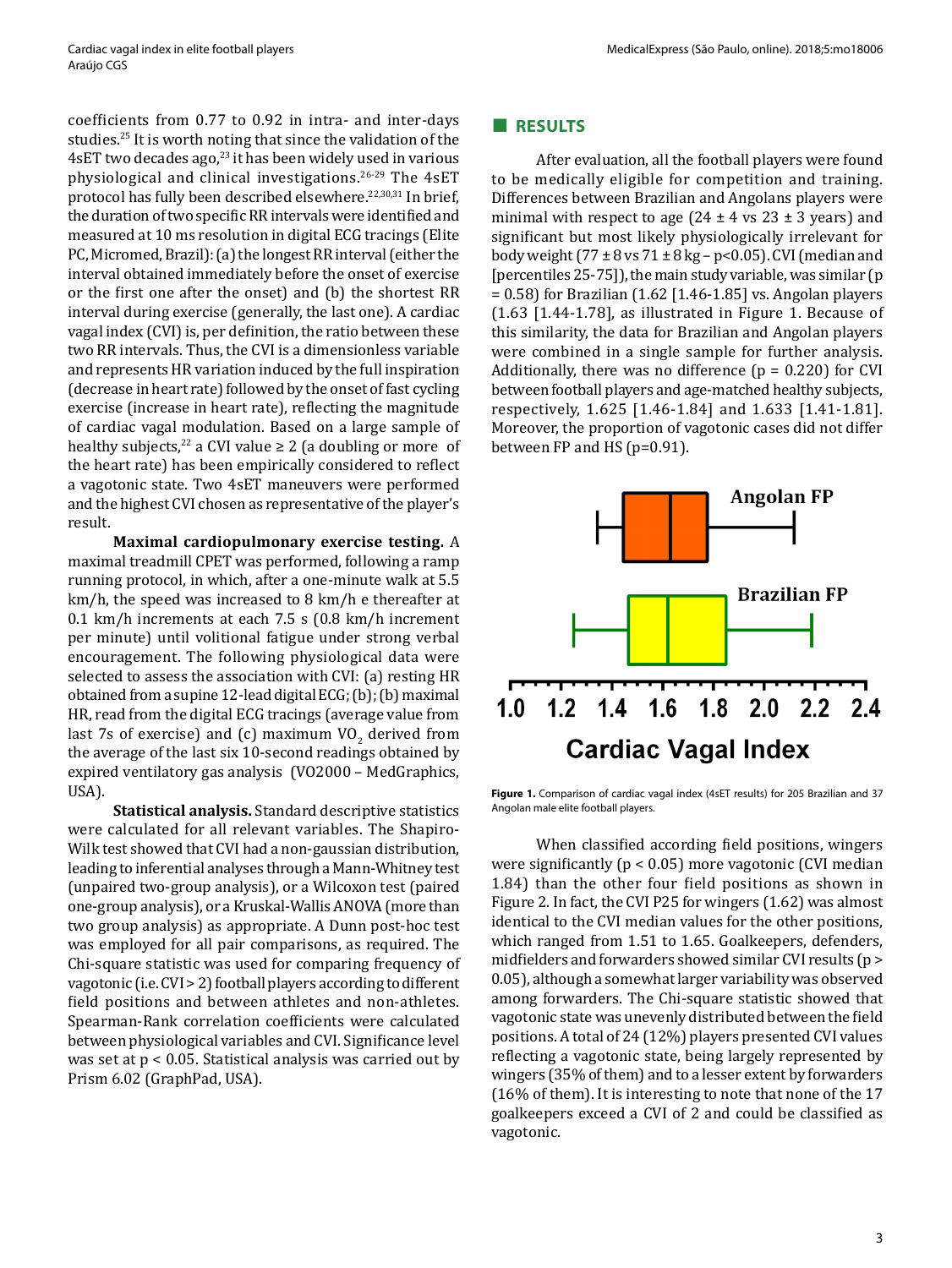

**Figure 2.** Comparison of cardiac vagal index (4sET results) for 242 male elite football players according five different field positions.

Regarding the association between CVI and selected physiological variables, (a) no relationship was found between CVI and maximal HR  $(189 \pm 10)$  bpm -  $r =$  $-0.01$ ;  $p = 0.82$ ); (b) only a minimal and poorly relevant relationship with  $VO_2$  max (62 ± 7 mL.kg<sup>-1</sup>.min<sup>-1</sup> – r = 0.15; p = 0.02), as shown in Figure 3. However, a partial moderate association ( $p < 0.05$ ) was found between CVI and resting HR (58  $\pm$  9 bpm –  $r = 0.38$ ) as displayed in Figure 4.



**Figure 3.** Relationship between cardiac vagal index (4sET results) and maximum oxygen uptake in 242 male elite football players

Analyzing the data from 81 football players who were retested with a one-year interval, no CVI differences (p = 0.52) were found between the first (1.63 [1.42-1.82]) and the second (1.65 [1.45-1.85]), indicating a one-year stability for CVI in adult male elite football players (Figure 5).



**Figure 4.** Relationship between cardiac vagal index (4sET results) and maximal heart rate in 242 male elite football players



**Figure 5.** Comparison of cardiac vagal index (4sET results) one-year apart in 81 male elite football players.

#### **■ DISCUSSION**

**Cardiac vagal modulation assessment.** Different methods have been used for the study of cardiac vagal modulation in athletes.<sup>11,32,33</sup> Unfortunately most, if not all, of the studies have presented one or more methodological limitations. In some, the sample size was too small, $11,34$  while in others<sup>33,35</sup> evaluation protocols were not fully or properly standardized or validated. When studying athletes, it is particularly relevant to provide sufficient detail about their competitive profile. This is especially relevant regarding age-group, sport modality and/or level of performance.<sup>10</sup> This could be even more relevant for football players, in which, the level of performance varies considerably around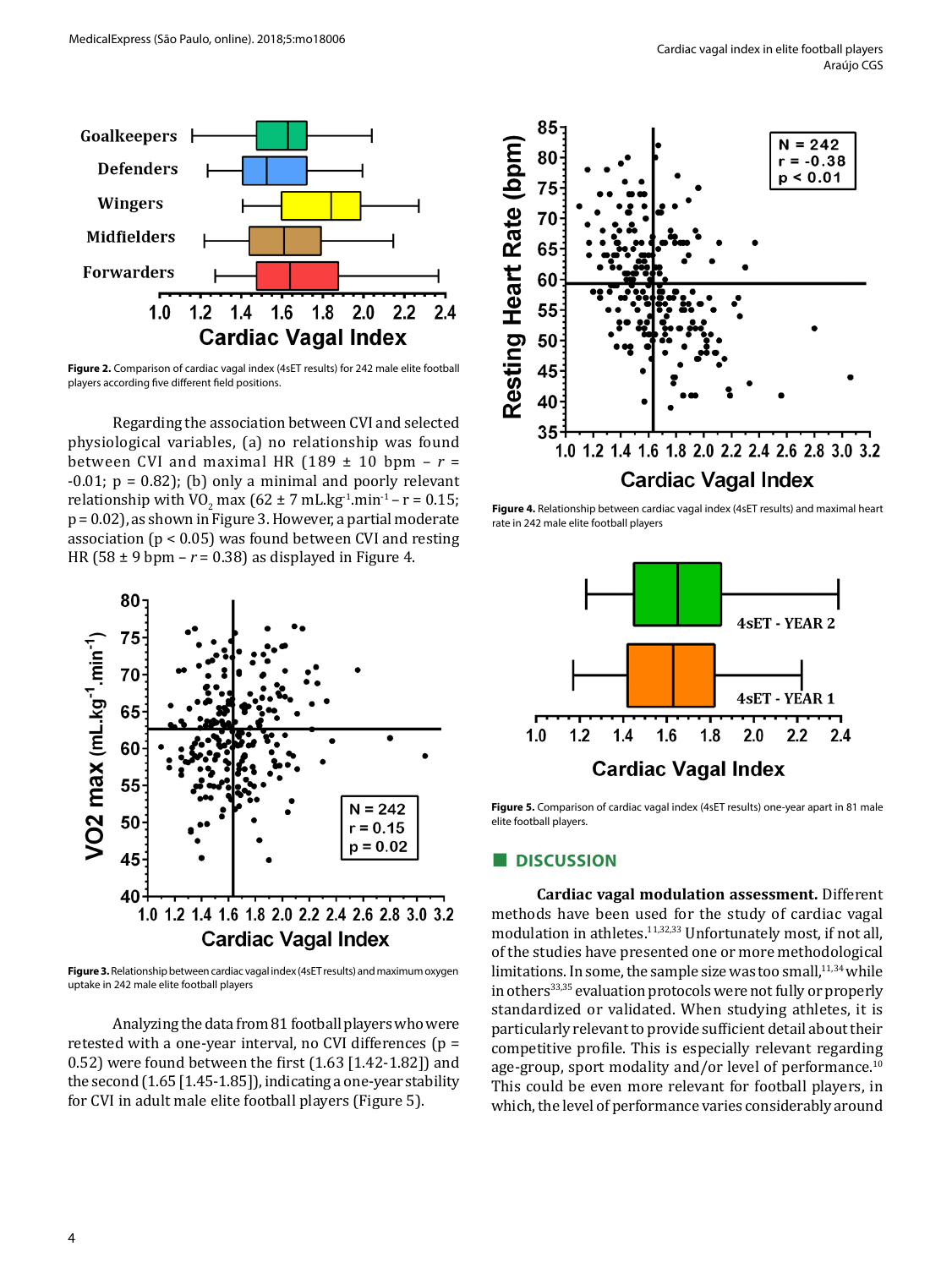the world. In addition, recent limited evidence<sup>36</sup> suggests that cardiac vagal activity may also vary throughout the season, pointing to the need of this standardization. Moreover, although changes in field positioning in elite football players during the same competitive season are rare, it is possible that the five-category field positions utilized in our study does not precisely reflect the current tactical stage of elite football and maybe some players were misclassified.

Our study considers all the above mentioned methodological constraints and aimed to control or minimize their influences. In contrast, the positive features of this study were: its retrospective analysis with a long period of data acquisition (10 years), allowing us to consolidate a quite large and well-controlled sample of elite players (242), as well as samples of sufficient size per each of the five field positions. Among the 242 players, 81 were reevaluated one year-apart and exhibited stable CVI results. All evaluations of CVI were performed with a pharmacologically validated method and carried out at the same phase of the competitive season under supervision of only five physicians.

We used the 4sET assessment method, a wellestablished protocol for the evaluation of cardiac vagal modulation. Since its inception in the mid-1980s, it has been applied to more than 7,000 subjects from five to 100 years of age, with various clinical conditions and/or experimental settings.37-41 As might be expected, 4sET results are only partially related to other proposed autonomic criteria of cardiac vagal modulation, such as resting HR and respiratory sinus arrhythmia,<sup>23</sup> HR recovery after a maximal exercise testing42 and also to vagal activity measured in other body organs.29 This partial association is likely due to the fact that, different from other autonomic testing protocols or criteria often used for vagal modulation assessment, 4sET results are exclusively explained by CVI, because the HR transient induced by the 4-second of unloaded cycling is fully abolished by atropine and unaffected by propranolol.<sup>23,43</sup> Based on this, the 4sET results have also been successfully used as criteria for evaluate ECG signs of vagotonia in healthy subjects<sup>44</sup> and elite athletes.<sup>45</sup> Interestingly, similar 4sET results have been obtained with upper or lower-limb cycling, $46$  stationary running $47$  or with active and passive exercises.<sup>39</sup> Apart from being shown to be reliable,<sup>25</sup> the 4sET protocol has been shown to be safe and simple to perform and to produce quantifiable results. $22$  Even more relevant, it remarkably resembles typical conditions occurring in during a football match, in which intermittent and sudden efforts are often seen.<sup>4,9</sup>

**Interpreting the study findings.** In a practical scenario, not very much information is available regarding physiological cardiac vagal behavior during "stop-and-go" sport activities. We have previously shown that among the 1988 Brazilian Olympic athletes, those competing in judo and fencing tended to show higher CVI values.<sup>12</sup>

On a theoretical basis, football players, who suddenly and often burst into short spells of high-intensity exercise, would benefit from being able to rapidly increase their HR and consequently cardiac output in order optimize oxygen delivery to the working muscles. This quasi instant response would be beneficial in delaying or diminishing the anaerobic contribution to the total exercise expenditure during the match situations, which, very likely, would represent a metabolic advantage for elite football performance. Along this line of thought, it is interesting to note that the magnitude of withdrawal of the cardiac vagal reflex induced by the 4sET showed a very modest association with  $VO<sub>2</sub>$ max. Thus, this characteristic appears to be very specific, turning it into an interesting feature to be evaluated in addition to other physiological, morphological and clinical variables.

Because it is a well-established fact that resting HR is mainly under parasympathetic control $48$  is not surprising that a significant correlation was found between HR and CVI in this study. However, the magnitude of the association is rather modest and did not allow us to precisely estimate one variable from the other. In fact, a previous study has shown that CVI is only partially associated with other and less precise HR measurements, which are believed to be partially dependent upon cardiac vagal modulation.<sup>23</sup>

Our results show that CVI was similar between elite football players and age-matched non-athletes, corroborating a previous study with Olympic athletes. $12$ On the other hand, an interesting finding was a significant difference in CVI according to the different field positions of the players (Figure 2). In the only other study that has analyzed autonomic modulation in players from different positions,<sup>35</sup> some differences were also found, with the goalkeepers presenting lower vagal activity, a finding that was partially confirmed by our results.

The relative CVI stability observed in the 81 players who were retested one-year apart, indication that most of those elite footballers were already at stable levels for CVI at their first evaluation. Notwithstanding, this information should not be extrapolated to other populations or patients with chronic diseases that are submitted to a period of regular training, in whom, substantial improvements from low values can be reached, either measured by  $4sET<sub>37</sub>$  or by other cardiac vagal indexes.<sup>49</sup>

Moving from physiological to psychological aspects, there are considerable data relating sympathetic and parasympathetic activity and attention to task performance.50 To the best of our knowledge, this interaction has not been studied in elite football players; however, the fact that some forwarders were vagotonic and that none of the goalkeepers presented this profile, could be potentially relevant.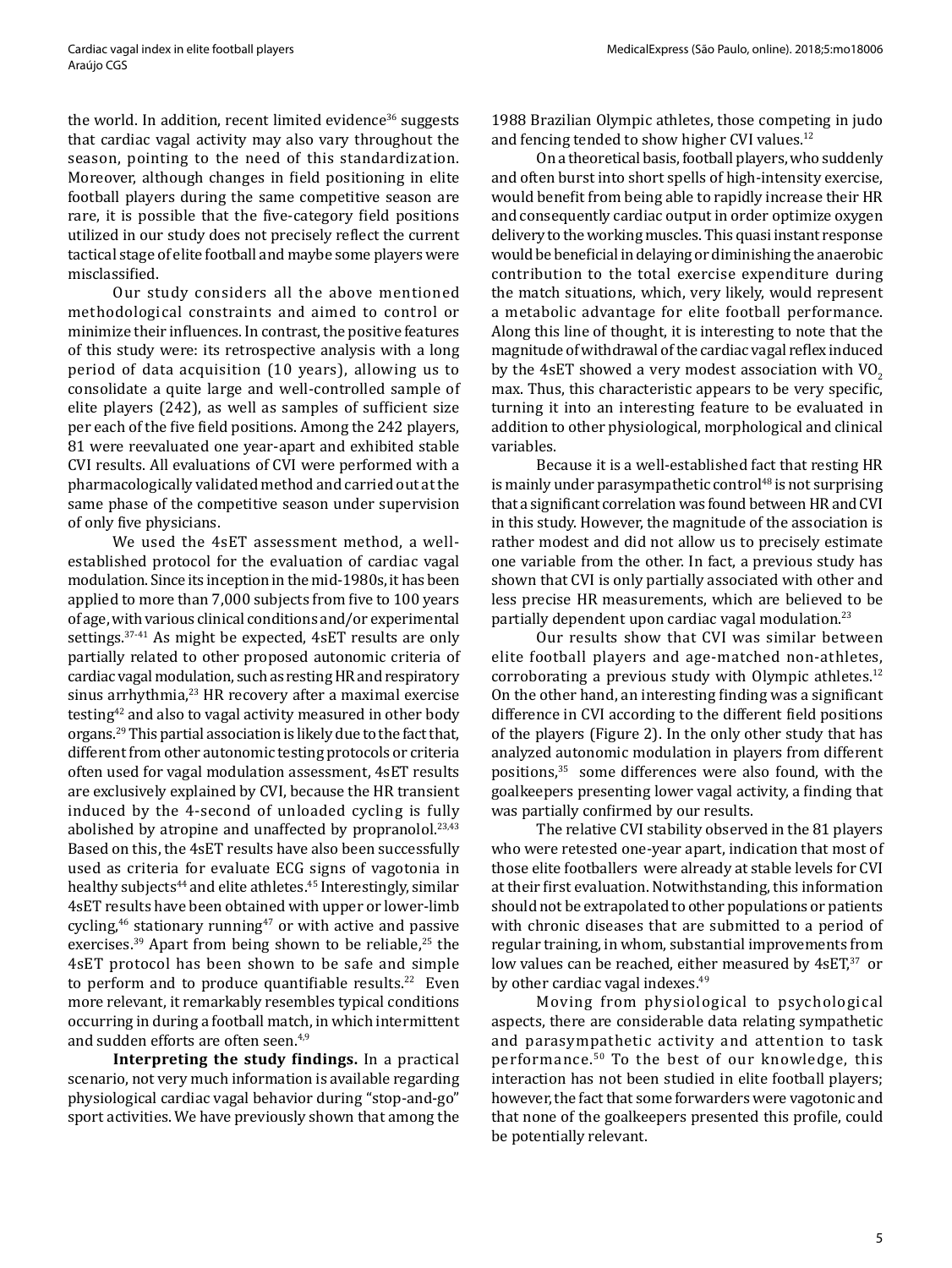Practical implications. It has long been known<sup>4</sup> that wingers are those with an "upper" physiological profile among football players. Indeed, an interesting text entitled "The Question: why is full-back the most important position on the pitch?", appearing in 2009 in The Guardian,<sup>21</sup> stated that from 1994-2006 every FIFA World Cup has been won by the team with the best pair of attacking full-backs, the wingers as defined in the five-field position system utilized in our study. Nowadays, football players usually run somewhere between 6 to 12 km per 90-min match,<sup>2,8,9</sup> but wingers, with a dual defense-attack role, are likely to be those who cover the largest part of the field of play and for whom more stop-and-go actions are expected to occur during the match.4 This practical and empirical observation corroborates our finding that the wingers are more often vagotonic among the football players.

On the other hand, it is reasonable to suppose that football players able to rapidly adjust their HR to exercise intensity changes would be better fitted to be positioned as wingers. This capability may represent a hemodynamic advantage for intermittent match situations where fast HR transitions (and consequently quicker increments in oxygen delivery to the active muscles) are required. It also enhances the potential utility of the 4sET test as a tool for identifying or selecting potentially better wingers.

Nevertheless, other relevant questions remain to be answered. Would CVI values change along the season? If so, would the CVI reflect specific training-induced physiological adaptations?

### **■ CONCLUSIONS**

From our data it is possible to extract five conclusions: (a) CVI in elite football players did not substantially differ from age-matched healthy non-athletes; (b) among elite football players, the wingers are those with the higher CVIs and therefore more often vagotonic; (c) differences in the magnitude of exercise-induced cardiac vagal withdrawal reflex among elite football players are not strongly related or good predictors of other classical indicators of sports performance or training, such as maximal HR and  $VO<sub>2</sub>$ max; (d) resting supine HR in elite football players, at least when obtained at pre-season evaluation, are only partially mediated by CVI; (e) CVI values tend to be quite stable in one-year apart evaluations of elite football players; (f) in agreement with previously published studies, some (but not all) specific groups of athletes exhibit higher CVIs, as compared to non-athletes.

### **■ ACKNOWLEDGMENTS**

This study was partially funded by research grants from CNPq (Conselho Nacional de Pesquisa e Desenvolvimento Científico) and FAPERJ (Fundação de Amparo a Pesquisa do Estado do Rio de Janeiro) agencies.

## **■ AUTHOR CONTRIBUTION**

**CGSA** – design of the study, data collection and analysis, manuscript writing

**AB** – design of the study, data analysis and critical contribution to the manuscript

**FFP** – data analysis and critical contribution to the manuscript

### **■ CONFLICT OF INTEREST**

The authors declare that they have no conflict of interest relating to this study.

# **ÍNDICE VAGAL CARDÍACO VARIA COM A POSIÇÃO EM CAMPO DE JOGADORES DA ELITE DO FUTEBOL**

**FUNDAMENTOS**: O índice vagal cardíaco (IVC) é supostamente maior em atletas e pode diferir entre esportes e dentro do mesmo esporte.

**OBJETIVO**: Comparar o IVC: a) entre futebolistas e não atletas e b) de acordo com cinco posições do futebol.

**MÉTODO**: 242 jogadores da primeira divisão brasileira/angolana foram divididos em cinco posições (N): goleiros (17), zagueiros (44), laterais (34), meio-campistas (87) e atacantes (60) e comparados com 303 não-atletas saudáveis da mesma idade. IVC foi estimado a partir do teste de exercício de 4 segundos, quantificando a relação entre as durações de dois ciclos cardíacos - antes e ao final de uma pedalada rápida e sem carga

**RESULTADOS**: As frequências cardíacas de repouso e máxima dos futebolistas foram, respectivamente, 59 e 190 bpm e o  $VO<sub>2</sub>$ max de 62,2 mL/(kg.min). Futebolistas e não-atletas mostraram resultados semelhantes de IVC (mediana- [P25-P75]) - 1,63- [1,46-1,84] vs 1,61- [1,41- 1,81] ( $p = 0.22$ ). Os laterais tenderam a ter maior IVC (1,84- [1,60-1,99]), especialmente quando comparados aos defensores (1,53- [1,41-1,72] (p = 0,01). Houve uma modesta associação fisiologicamente irrelevante entre  $VO<sub>2</sub>$  max e IVC (r = 0,15).

**CONCLUSÕES**: jogadores da elite do futebol não diferem de não-atletas em IVC; entretanto, entre eles, os alas se mostraram mais frequentemente vagotônicos, o que pode representar uma vantagem hemodinâmica para situações de jogo, onde são necessárias transições rápidas da frequência cardíaca e um aporte mais rápido de oxigênio para os músculos ativos.

**PALAVRAS-CHAVE**: esportes; sistema nervoso autônomo; frequência cardíaca; teste de exercício de 4 segundos; atividade parassimpática.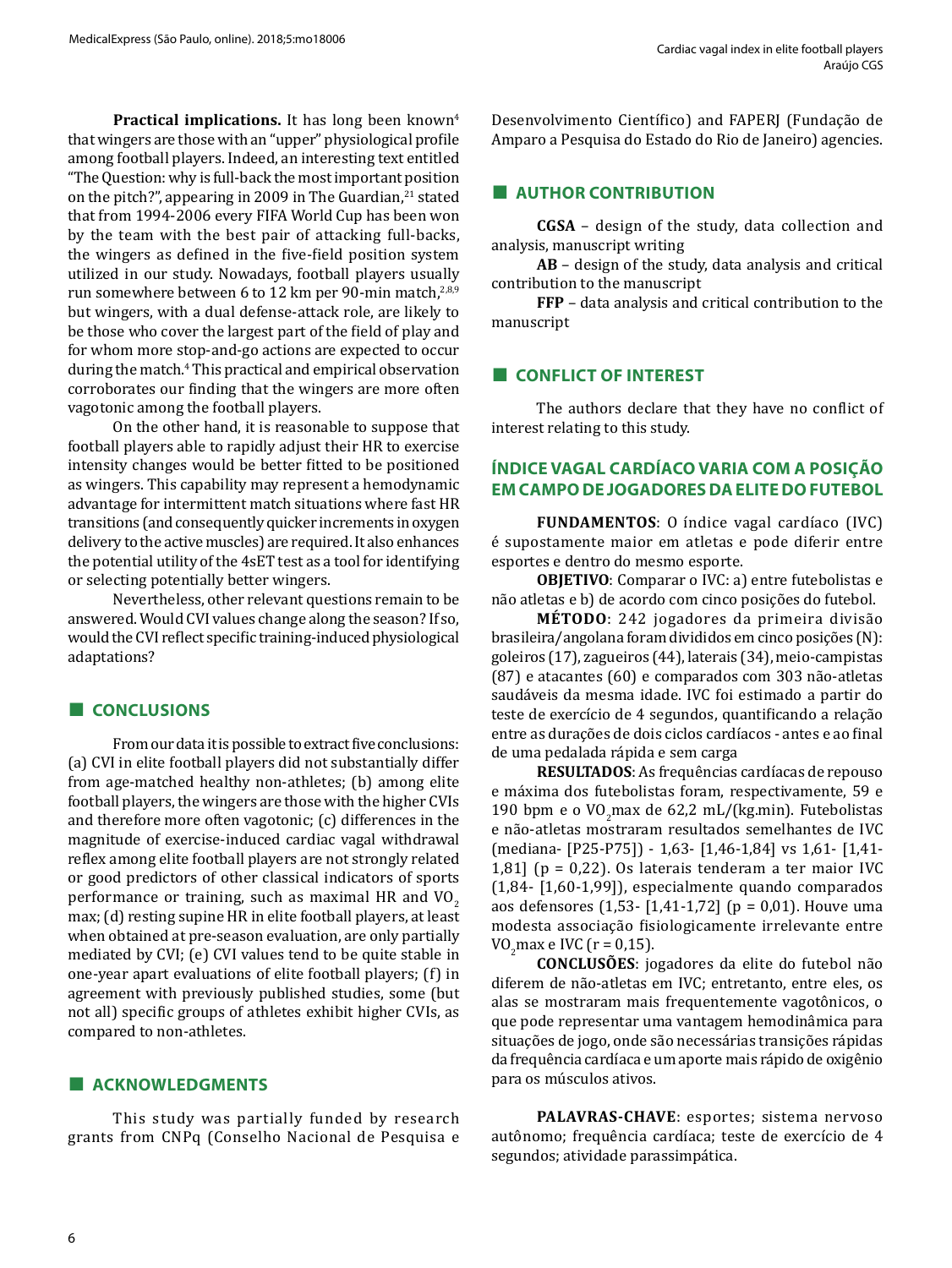#### **■ REFERENCES**

- 1. Kunz M. 265 million playing football. FIFA Magazine. 2007:10-5.
- 2. Barnes C, Archer DT, Hogg B, Bush M, Bradley PS. The evolution of physical and technical performance parameters in the English Premier League. Int J Sports Med. 2014;35(13):1095-1100. DOI:10.1055/s-0034-1375695.
- 3. Dvorak J, Grimm K, Schmied C, Junge A. Feasibility of precompetition medical assessment at FIFA World Cups for female youth players. Brit J Sports Med. 2012;46(16):1132-3. DOI:10.1136/bjsports-2011-090374
- 4. Reilly T, Bangsbo J, Franks A. Anthropometric and physiological predispositions for elite soccer. J Sport Sci. 2000;18(9):669-83. DOI:10.1080/02640410050120050
- 5. Dvorak J, Kramer EB, Schmied CM, Drezner JA, Zideman D, Patricios J, et al. The FIFA medical emergency bag and FIFA 11 steps to prevent sudden cardiac death: setting a global standard and promoting consistent football field emergency care. Brit J Sports Med. 2013;47(18):1199-202. DOI:10.1136/bjsports-2013-092767.
- 6. Bessem B, de Bruijn MC, Nieuwland W. The ECG of high-level junior soccer players: comparing the ESC vs the Seattle criteria. Brit J Sports Med. 2015;49(15):1000-6. DPO:10.1136/bjsports-2013-093245
- 7. Signorelli GR, Perim RR, Santos TM, Araujo CG. A pre-season comparison of aerobic fitness and flexibility of younger and older professional soccer players. Int J Sports Med. 2012;33(11):867-72. DOI:10.1055/s-0032-1311597.
- 8. Clemente FM, Couceiro MS, Martins FM, Ivanova MO, Mendes R. Activity profiles of soccer players during the 2010 world cup. J Hum Kinet. 2013;38:201-11. DOI:10.2478/hukin-2013-0060.
- 9. Hoppe MW, Slomka M, Baumgart C, Weber H, Freiwald J. Match running performance and success across a season in German Bundesliga soccer teams. Int J Sports Med. 2015;36(7):563-6. DOI:10.1055/s-0034-1398578.
- 10. Araujo CG, Scharhag J. Athlete: a working definition for medical and health sciences research. Scand J Med Sci Sports. 2016;26(1):4-7. DOI:10.1111/sms.12632
- 11. Dixon EM, Kamath MV, McCartney N, Fallen EL. Neural regulation of heart rate variability in endurance athletes and sedentary controls. Cardiovasc Res. 1992;26(7):713-9.
- 12. Araujo CG, Nóbrega AC, Castro CL. Vagal activity: effect of age, sex and physical activity pattern. Braz J Med Biol Res. 1989;22(7):909-11.
- 13. Boyett MR, D'Souza A, Zhang H, Morris GM, Dobrzynski H, Monfredi O. Viewpoint: is the resting bradycardia in athletes the result of remodeling of the sinoatrial node rather than high vagal tone? J Appl Physiol (1985). 2013;114(9):1351-5. DOI:10.1152/ japplphysiol.01126.2012
- 14. Coote JH, White MJ. CrossTalk proposal: bradycardia in the trained athlete is attributable to high vagal tone. J Physiol. 2015;593(8):1745-7. DOI:10.1113/jphysiol.2014.284364
- 15. Aubert AE, Seps B, Beckers F. Heart rate variability in athletes. Sports Med. 2003;33(12):889-919.
- 16. Hettinga FJ, Monden PG, van Meeteren NL, Daanen HA. Cardiac acceleration at the onset of exercise: a potential parameter for monitoring progress during physical training in sports and rehabilitation. Sports Med. 2014;44(5):591-602. DOI:10.1007/ s40279-013-0141-y
- 17. Abad CC, do Nascimento AM, Gil S, Kobal R, Loturco I, Nakamura FY, et al. Cardiac autonomic control in high level Brazilian power and endurance track-and-field athletes. Int J Sports Med. 2014;35(9):772-8. DOI:10.1055/s-0033-1363268.
- 18. Carter JB, Banister EW, Blaber AP. Effect of endurance exercise on autonomic control of heart rate. Sports Med. 2003;33(1):33-46.
- 19. Proietti R, di Fronso S, Pereira LA, Bortoli L, Robazza C, Nakamura FY, et al. Heart rate variability discriminates competitive levels in professional soccer players. J Strength Cond Res. 2017;31(6):1719-25. DOI:10.1519/JSC.0000000000001795
- 20. Michailidis Y. Stress hormonal analysis in elite soccer players during a season. J Sport Health Sci. 2014;3:279-83. DOI:10.1016/j. jshs.2014.03.016
- 21. Wilson J. The question: why is full-back the most important position on the pitch? The Guardian. 2009; 2009/03/25.
- 22. Araujo CG, Castro CL, Franca JF, Ramos PS. 4-Second exercise test: reference values for ages 18–81 years. Arq Bras Cardiol. 2015;104(5):366-74. DOI:10.5935/abc.20150026
- 23. Araujo CG, Nobrega AC, Castro CL. Heart rate responses to deep breathing and 4-seconds of exercise before and after pharmacological blockade with atropine and propranolol. Clinical Auton Res. 1992;2(1):35-40.
- 24. Nobrega AC, Castro CL, Araujo CG. Relative roles of the sympathetic and parasympathetic systems in the 4-s exercise test. Braz J Med Biol Res. 1990;23(12):1259-62.
- 25. Araujo CG, Ricardo DR, Almeida MB. Intra and interdays reliability of the 4-second exercise test. Rev Bras Med Esporte. 2003;9(5):293-8. DOI:10.1590/S1517-86922003000500005
- 26. Knopfli BH, Bar-Or O. Vagal activity and airway response to ipratropium bromide before and after exercise in ambient and cold conditions in healthy cross-country runners. Clin J Sports Med. 1999;9(3):170-6.
- 27. Teixeira FP, Ricardo DR, Castro CLB, Araújo CGS. Evaluating cardiac vagal activity on a conventional electrocardiogram. Arq Bras Cardiol. 2007;88(4):373-8. DOI:10.1590/S0066-782X2007000400002
- 28. Millar PJ, MacDonald MJ, Bray SR, McCartney N. Isometric handgrip exercise improves acute neurocardiac regulation. Eur J Appl Physiol. 2009;107(5):509-15. DOI:10.1007/s00421-009-1142-2
- 29. Stang J, Couto M, Stensrud T, Mowinckel P, Moreira A, Carlsen KH. Assessment of parasympathetic activity in athletes: comparing two different methods. Med Sci Sports Exerc. 2016;48(2):316-22. DOI:10.1249/MSS.0000000000000769
- 30. Duarte CV, Araujo CG. Cardiac vagal index does not explain ageindependent maximal heart rate. Int J Sports Med. 2013;34(6):502-6. DOI:10.1055/s-0032-1323818.
- 31. Ricardo DR, Almeida MB, Franklin BA, Araújo CGS. Initial and final exercise heart rate transients: influence of gender, aerobic fitness, and clinical status. Chest. 2005;127(1):318-27. DOI:10.1378/ chest.127.1.318
- 32. Flatt AA, Esco MR. Heart rate variability stabilization in athletes: towards more convenient data acquisition. Clin Physiol Funct Imag. 2016; 36(5):331-6. DOI:10.1111/cpf.12233.
- 33. Ueno LM, Moritani T. Effects of long-term exercise training on cardiac autonomic nervous activities and baroreflex sensitivity. Eur J Appl Physiol. 2003;89(2):109-14. DOI:10.1007/s00421-002-0777-z
- 34. Martinelli FS, Chacon-Mikahil MP, Martins LE, Lima-Filho EC, Golfetti R, Paschoal MA, et al. Heart rate variability in athletes and nonathletes at rest and during head-up tilt. Braz J Med Biol Res. 2005;38(4):639-47. DOI:10.1590/S0100-879X2005000400019
- 35. Bonaiuto M, Di Mauro D, Speciale F, Pagano F, Buda D, Vita G, et al. Evaluation of heart rate recovery in relation to playing position in professional soccer players. J Sports Med Phys Fitness. 2012;52(6):583- 8.
- 36. Oliveira RS, Leicht AS, Bishop D, Barbero-Alvarez JC, Nakamura FY. Seasonal changes in physical performance and heart rate variability in high level futsal players. Int J Sports Med. 2013;34(5):424-30. DOI:10.1055/s-0032-1323720
- 37. Duarte CV, Araujo CG. Treinamento para disfunção vagal cardíaca com repetições da transição repouso-exercício. Rev Bras Ativ Fis & Saúde. 2013;18(6):688-97. DOI:10.12820/rbafs.v.18n6p688
- 38. Furtado EC, Araujo CG. Cardiac arrhythmias triggered by sudden and dynamic efforts. Ann Noninvasive Electrocardiol 2010;15(2):151-6. DOI:10.1111/j.1542-474X.2010.00356.x
- 39. Nobrega AC, Araujo CG. Heart rate transient at the onset of active and passive dynamic exercise. Med Sci Sports Exerc. 1993;25(1):37-41.
- 40. Vianna LC, Oliveira RB, Silva BM, Ricardo DR, Araujo CG. Water intake accelerates post-exercise cardiac vagal reactivation in humans. Eur J Appl Physiol. 2008;102(3):283-8. DOI:10.1007/s00421-007-0584-7
- 41. Ricardo DR, Silva BM, Vianna LC, Araujo CG. Cardiac vagal withdrawal and reactivation during repeated rest-exercise transitions. Eur J Appl Physiol. 2010;110:933-42. DOI:10.1007/s00421-010-1555-y